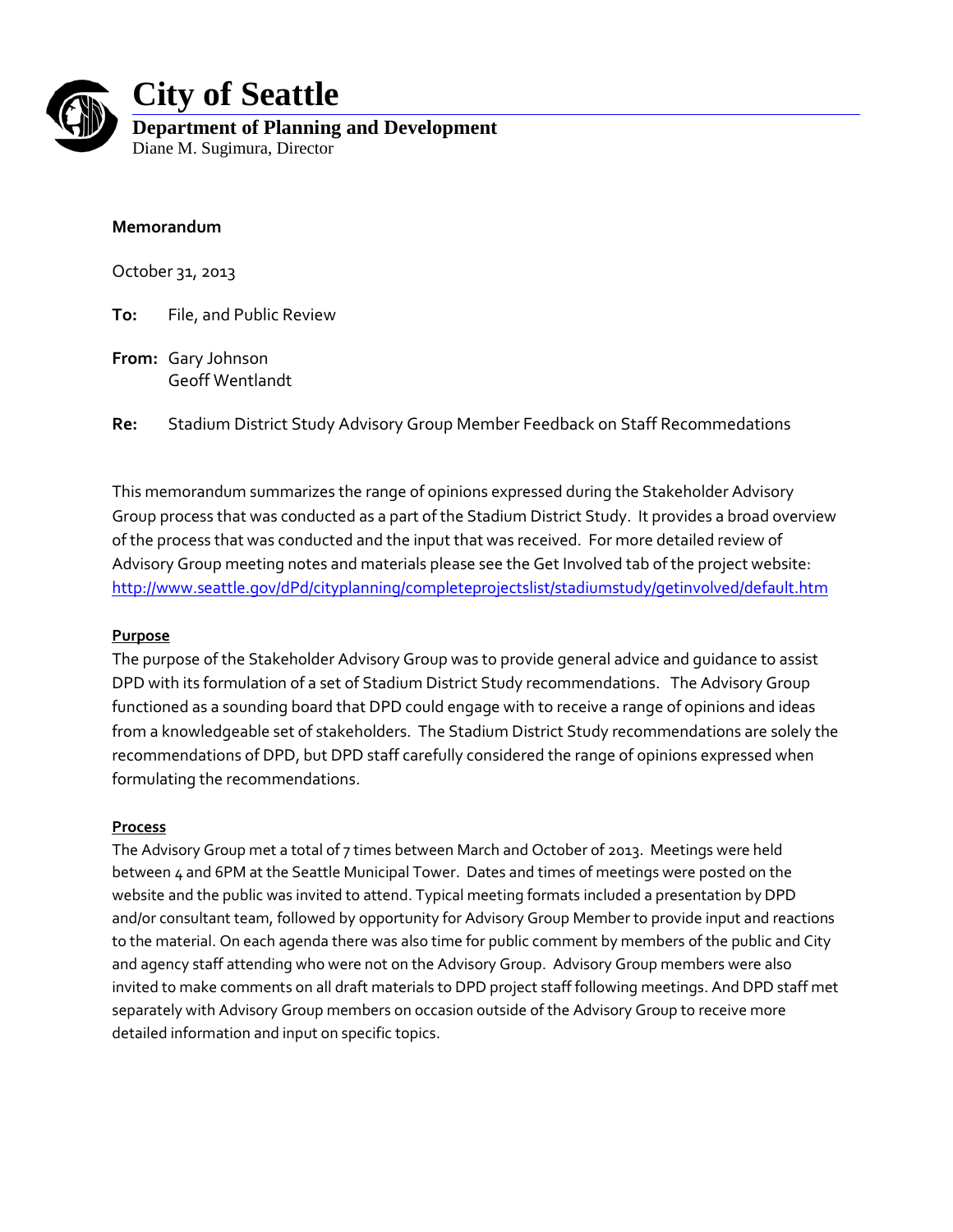## **Group Composition**

The 23 member Advisory Group was assembled to encompass a broad range of stakeholders with direct knowledge of the area and the surrounding neighborhoods. A complete list of advisory group members is available on the project website. In general the composition was intended to include representatives of the public boards that own the professional sports stadia; representatives of the sports teams the stadiums host; representatives of each of the three adjacent neighborhoods (Duwamish Manufacturing Industrial Center (MIC)), Pioneer Square, and Chinatown/International District); other area property owners and/or business owners within or adjacent to the proposed Stadium District; and representatives of the City's Planning and Design Commissions.

# **Range of Advisory Group Member Opinions**

This memo summarizes the range of opinions expressed by members of the Advisory Group during the process. On several topics there was not unanimity or consensus among all members of the Group. DPD listened to and considered the variety of opinions. Because there were at times opposing or inconsistent viewpoints, not all expressed opinions by members of the group are reflected in DPD's final Stadium District Study recommendations.

This memo seeks to document for the record the range of opinion. Below are the specific topics that had a wide variety of viewpoints, with a focus on the viewpoints that are not clearly reflected in the final recommendation.

# **1. Stadium District in the Comprehensive Plan**

DPD considered three options for how to identify the proposed Stadium District area in the City's Comprehensive Plan.

Two members of the group expressed opposition to treating the Stadium District as an independent district, and favored keeping the current arrangement of the area as a zoning overlay that is not expressly represented in the Comprehensive Plan. The current arrangement divides the area between the Downtown Urban Center and the Duwamish Manufacturing/Industrial Center. The primary reason cited for this viewpoint were opposition to removal of any industrially designated lands in the city, and a concern that the stadium entities and teams would have too much influence over future planning of the area in other scenarios.

Several members of the group supported an independent Stadium District Comprehensive Plan designation. Other members of the Group did not express any strong opinion on the Comprehensive Plan designation.

No members of the group expressed strong support for adding the area to the Downtown Urban Center.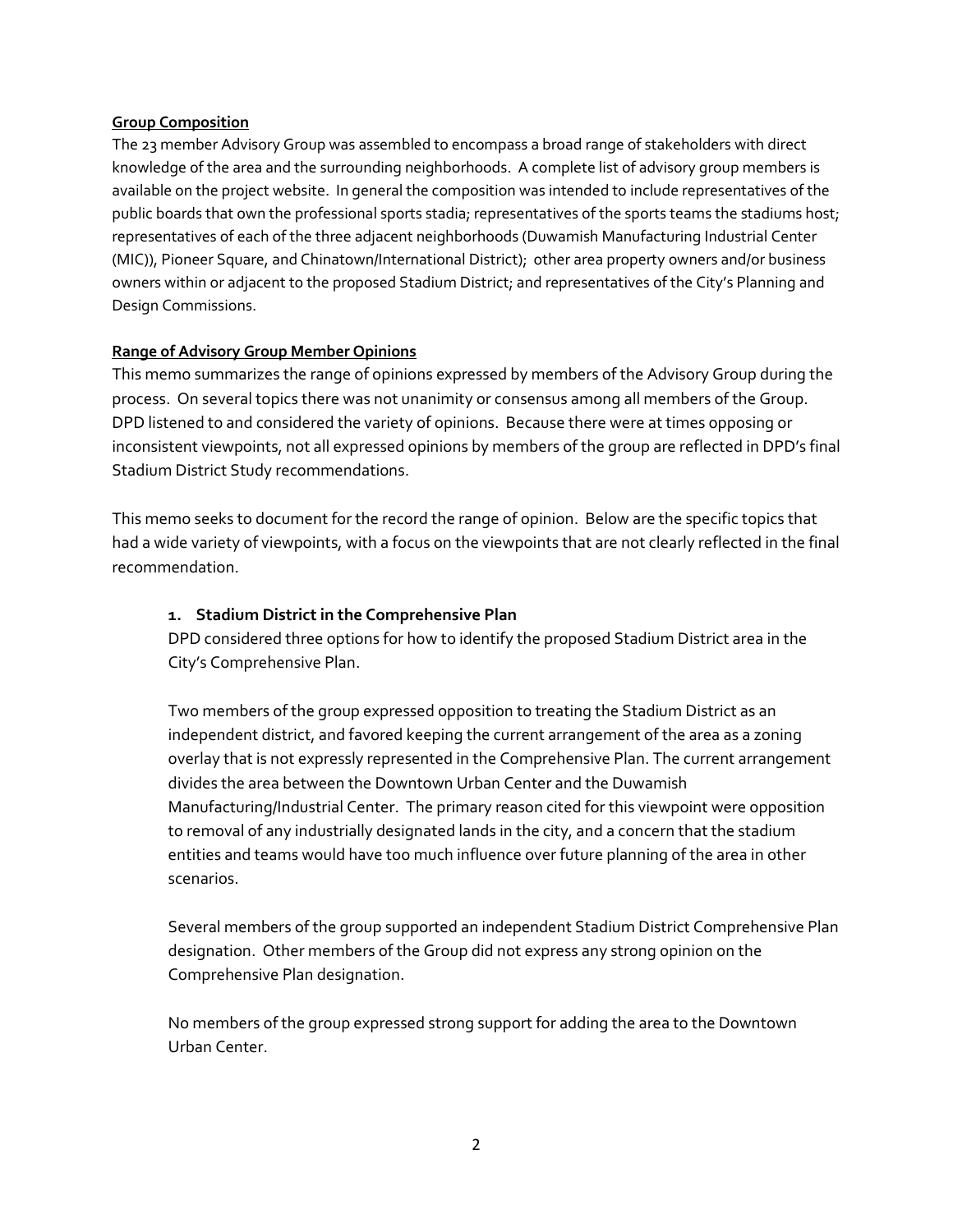## **2. Residential Uses**

There was a very wide variety of opinion about the introduction of residential uses into limited portions of the proposed Stadium District.

One member expressed strong opposition to the introduction of any residential uses in the proposed Stadium District. Two other members expressed some concern about expansion of residential uses into the area certain portions of the area. The primary reasons cited against allowing residential uses were concerns that the area is too noisy, and could be subject to too much light and glare from industrial or stadium uses. The members suggested there could be incompatibilities created with industrial uses that would lead to complaints. Other reasons cited included a concern that residential uses could cause impacts on traffic flow.

On the other end of the spectrum twomembers expressed a strong opinion that the proposal did not go far enough and that residential uses should be allowed throughout the entire area, and in other nearby areas. The primary reasons cited in support of more residential included a desire to create a more vibrant neighborhood and support a broader range of businesses. One member stated that industrial uses were no longer a very economically viable use in the area, but demand for residential uses is strong.

Several members of the Group expressed support for introduction of residential in limited quantities or specific areas of the proposed Stadium District. In particular, multiple members expressed the need for housing at the north end of the district to support goals for additional market rate housing near Pioneer Square and the Chinatown/ International District.

# **3. Location of Potential New Open Space**

A majority of members of the Group supported or did not oppose the inclusion of a large new open space on the WOSCA site to provide an amenity for the neighborhood, but there were a variety of opinions about the specific location of potential open space relative to other new uses on the site.

One member of the Group expressed a strong opinion that a new open space should be located at the northernmost end of the WOSCA site. The primary reason for this viewpoint was that a location at the north end could help achieve greater overall scale and continuity of open spaces in the area, if it were connected directly to proposed Railroad Way improvements. Another member of the group expressed support for open space at the south end of the site, for the reason that it would be more centrally located within the district. Multiple members of the group expressed support for an open space that was larger than the amount identified in the DPD recommendation. It was also suggested that open space be allocated to both ends of the site rather than as a larger, single space.

# **4. Building Height and Tower Structures**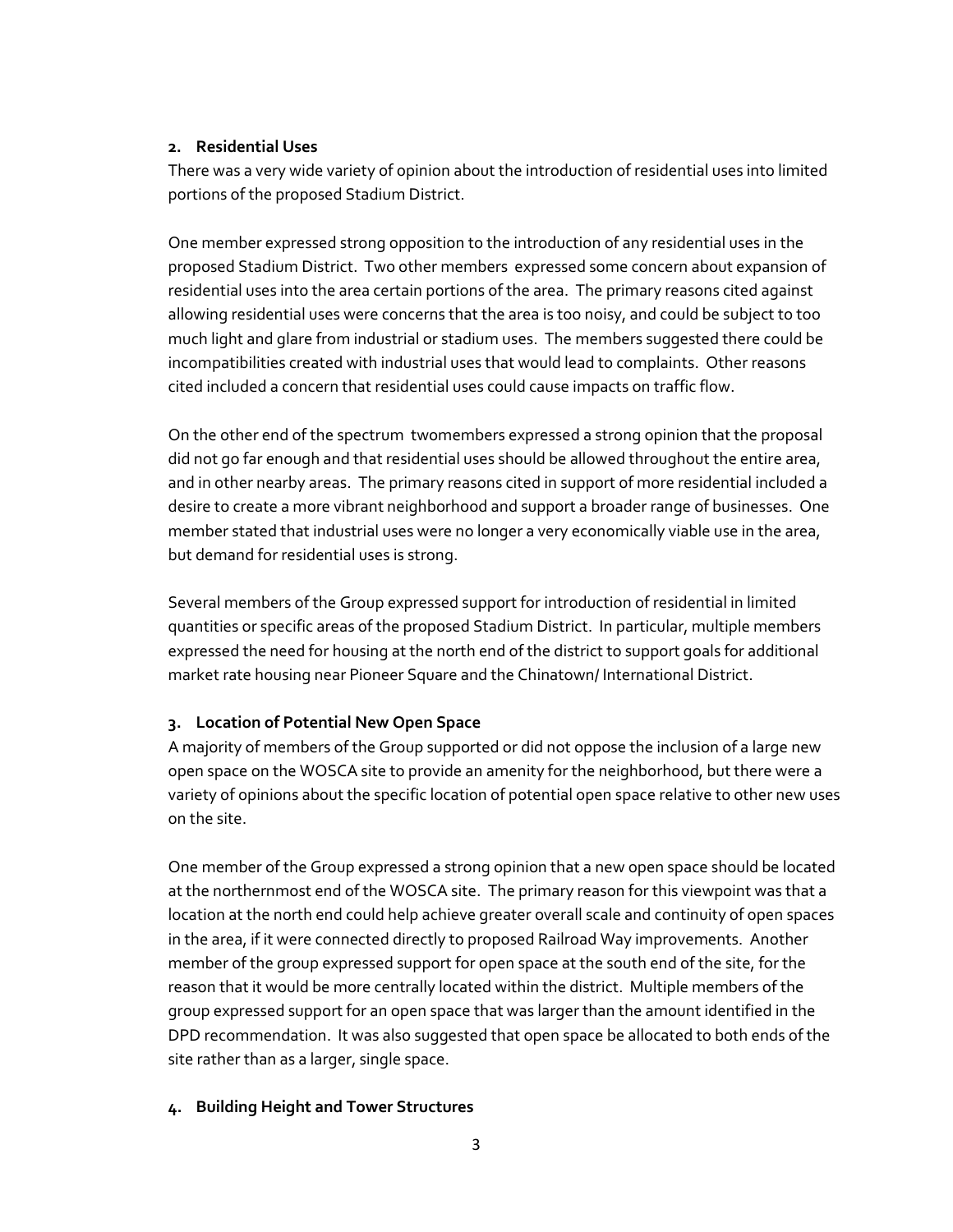Members of the Group expressed a range of opinions about the introduction of a limited number of tower structures and the locations where they should be allowed. One member of the Group expressed strong opposition to any increase in heights on the southern portion of the WOSCA site. The main reason statedwas that such an increase could block important views from locations within SafeCo Field that are an amenity for all customers of the ballpark. A few other members expressed moderate concerns about the introduction of a limited number of tower structures, due to potential for reduction in views to or from stadiums and the south downtown skyline. Those with modest concerns about introduction of towers seemed to want additional assurance that care would be taken in locating towers to avoid obstruction of specific valued view corridors from the district or to the skyline of the district.

One member of the committee supported allowing greater heights in most or all locations within the district. The rationale for this opinion was that soil conditions in the area require extensive pilings to be driven beneath new buildings, and therefore construction of taller structures would result in more efficient return on the infrastructure investment required to support new construction.

The majority of Group members seemed to support, or not oppose, the DPD proposal to allow taller structures in limited locations as a way to incentive public benefits on other portions of key sites.

# **5. Introduction of Lodging in the Stadium District**

A majority of the Group supported allowing lodging uses within the proposed Stadium District. However, one member of the group objected to allowing lodging within the area at all. The reason stated was that the area could be subject to too much ambient noise and/or glare from other uses in the vicinity, potentially leading to incompatibility with other uses.

# **6. New Parking**

Several members of the Group expressed a desire for stronger direction in the recommendations allowing new parking in the district, or even identification of specific strategies to build new parking in the district. Reasons cited for this opinion include a sense that significant quantities of parking have been lost in the Stadium District and Pioneer Square in recent years, and that there could be additional parking demands in the future with the Waterfront Seattle project.

## **7. Street Vending**

One member of the Group expressed a strong opinion about organization of street vending that was not overtly reflected in the DPD/SDOT streetscape recommendations. The Group member felt strongly that event-time street vendors on Occidental Ave. should be more organized and managed – potentially in a specific area, and potentially by operators of the sports stadiums. The member stated that standards for the overall appearance of the vendors should be substantially increased. No other members of the group expressed strong opinions